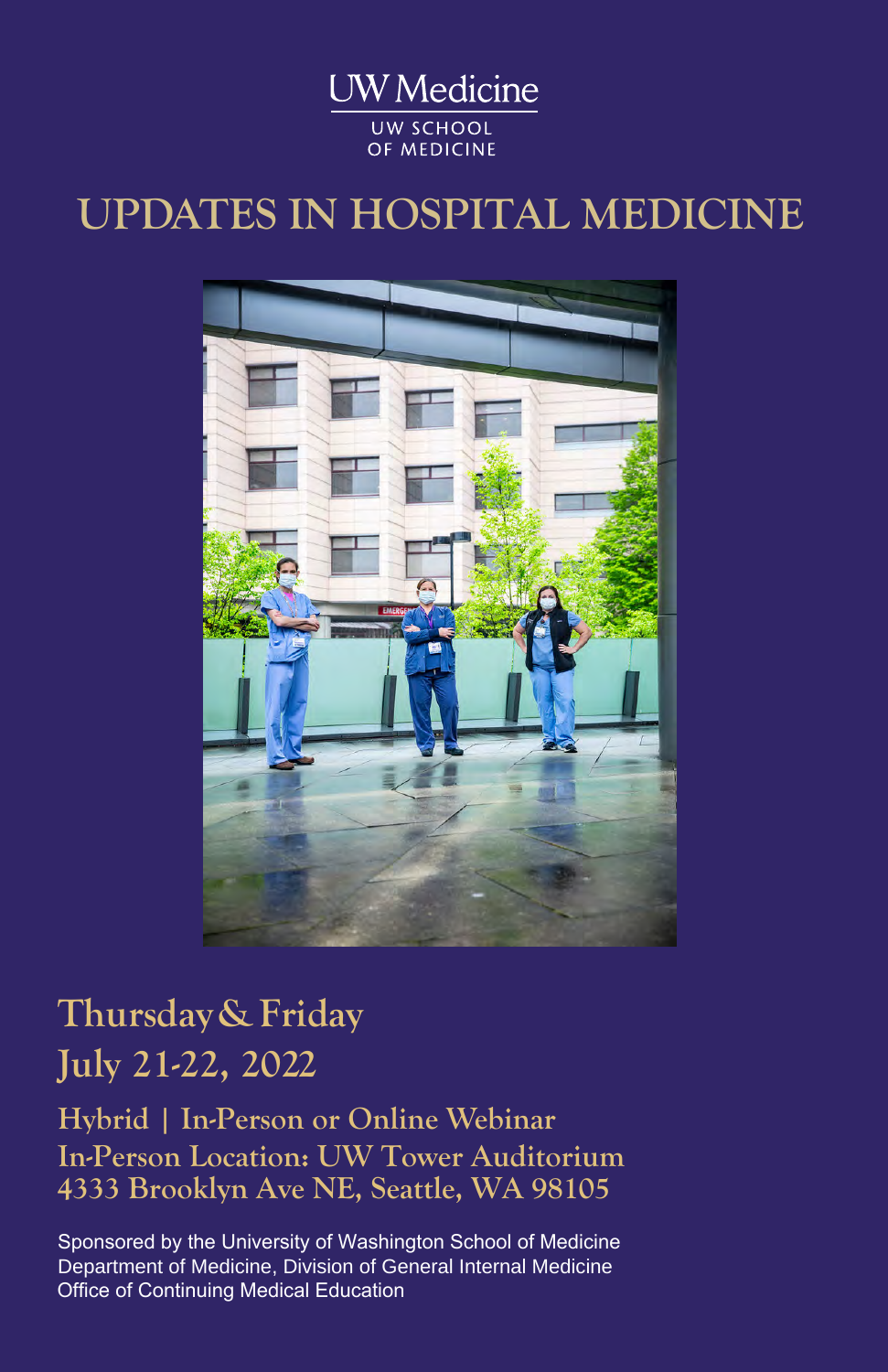### **TARGET AUDIENCE**

For physicians, ARNPs, and PAs who take care of hospitalized general medicine patients. Subspecialty healthcare providers who work in inpatient settings (e.g., cardiology hospital medicine or intensivists) may also find the program to be a good update in general medicine inpatient care.

#### **COURSE DESCRIPTION**

The purpose of the course is to update the skills of inpatient providers with a focus on common problems in clinical care. The format consists of brief, directed presentations followed with the opportunity to ask questions. This format guarantees question-and-answer interaction time between faculty and attendees.

#### **COURSE OBJECTIVES**

Upon completion of this activity, attendees should be able to:

- Determine appropriate inpatient management of patients with heart failure.
- Understand appropriate procedural management of inpatients with cirrhosis.
- Identify and manage hematologic and oncologic emergencies.
- Understand the principles of acute pain management.

#### **ONLINE MATERIALS**

Instruction materials will be available online at uwcme.org (for conference registrants only). Materials will be available beginning on **July 18, 2022**, for registrants to print and/or download. Content will be recorded and available to attendees for educational purposes. Attendees will be notified when recordings are available, approximately 4-6 weeks after course completion. CME credit is available only for attending the live webinar; no credit is available for watching the recorded lectures.

### **ACCREDITATION**

#### Accreditation with Commendation

The University of Washington School of Medicine is accredited by the Accreditation Council for Continuing Medical Education to provide continuing medical education for physicians.

#### Credit Designation

The University of Washington School of Medicine designates this



live activity for a maximum of 15.5 *AMA PRA Category 1 Credits™*. Physicians should claim only the credit commensurate with the extent of their participation in the activity.

#### **FEES AND REGISTRATION**

| <b>REGISTRATION TYPE</b>            | THROUGH 7/6 STARTING 7/7 |          |
|-------------------------------------|--------------------------|----------|
| All Learners, In-Person             | \$400.00                 | \$425.00 |
| All Learners, Virtual               | \$350.00                 | \$375.00 |
| *Resident/Fellow/Student, In-Person | \$250.00                 | \$275.00 |
| *Resident/Fellow/Student, Virtual   | \$200.00                 | \$225.00 |

*\*Resident/Fellow/Student rate requires writtenconfirmation of current status. Failure to provide required documentation may result in an additional balance owed.*

Continuing Medical Education at the University of Washington is a self-sustaining unit and does not depend on or receive public monies in support of its educational efforts. The course fees are estimated to cover transcript of *AMA PRA Category 1 Credits™*, access to online instruction materials, course logistics, faculty planning and salaries.

If you have not received confirmation prior to the course start, please contact the CME office at cme@uw.edu. Continuing Medical Education will not be responsible for expenses incurred by an individual who is not confirmed.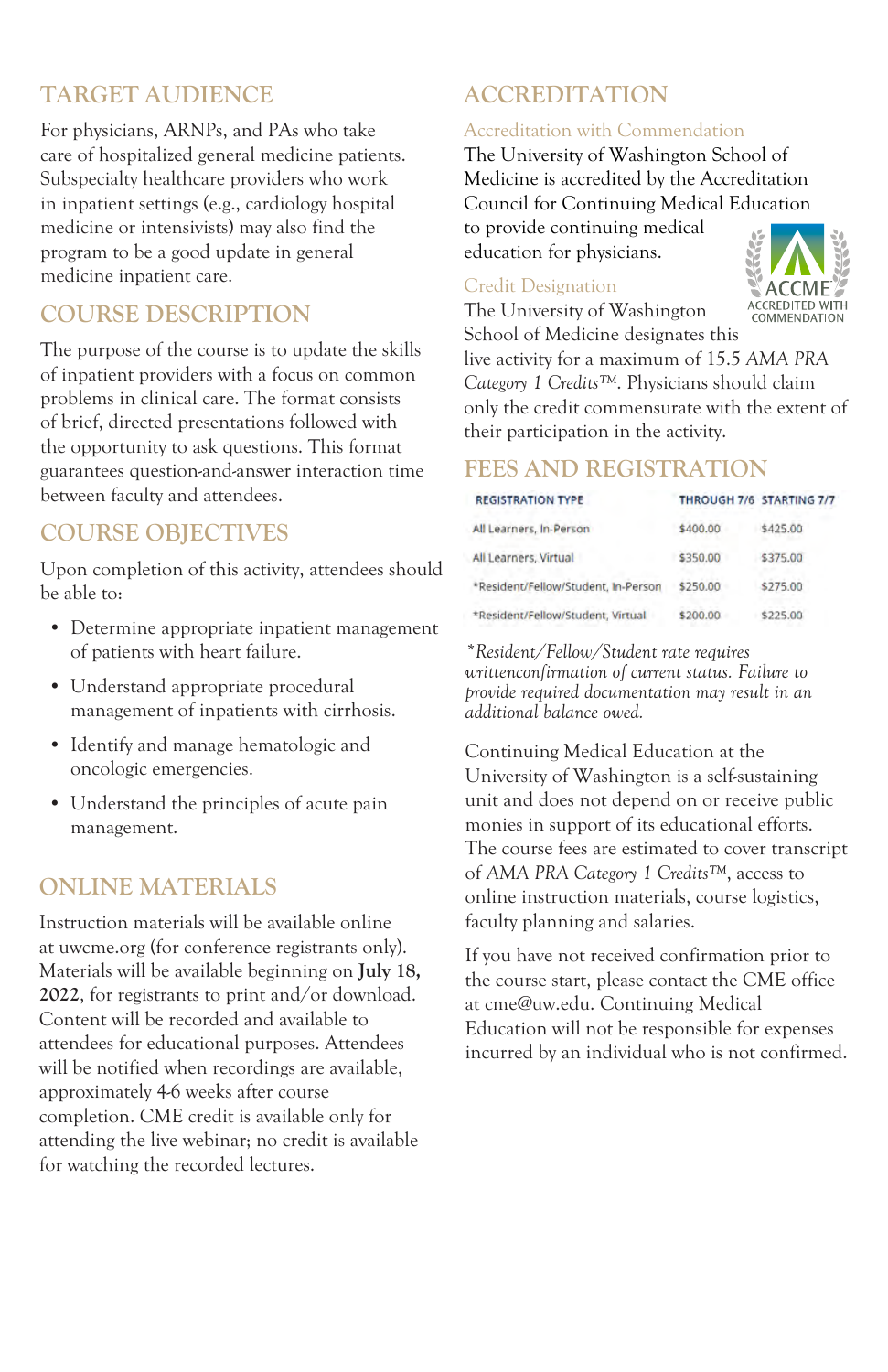#### **COVID -19 SAFETY MEASURES**

Following CDC guidance for physical distancing, in-person attendance capacity will be reduced. For those preferring to attend in-person, early registration is recommended. In order to ensure the health and safety of the University campus community and the public, masks are required to be worn, regardless of vaccination status. Proof of vaccination (CDC official card) is required to attend the event in-person.

### **REFUND & CANCELLATION POLICY**

The Office of Continuing Medical Education must receive written notification of your cancellation by **July 7, 2022**. A \$75.00 processing fee will be deducted from refund requests received by this date. No refunds will be issued following **July 7, 2022**. The Office of Continuing Medical Education reserves the right to cancel this course twenty (20) days prior to the course date when a minimum enrollment is not met or for other reasons that prevent the University from holding the course. Each registrant will be notified by written notification and receive a full refund. CME retains the right to transition to online/virtual learning should the health and safety of our faculty and attendees warrant it. The University of Washington is not responsible for any other costs incurred. Contact the CME Office with questions: email cme@uw.edu.

Prior to the start, please ensure you have the appropriate system requirements to view the webinar. More information about the recommended technical requirements is online at uwcme.org. No refunds will be available for technical issues not controlled by UW CME.

#### **SPECIAL SERVICES**

The University of Washington reaffirms its policy of equal opportunity regardless of race, color, creed, religion, national origin, sex, sexual orientation, age, marital status, disability, or status as a disabled veteran or Vietnam era veteran in accordance with University policy and applicable federal and state statutes and regulations. The University of Washington is committed to providing access and reasonable accommodation in its services, programs, activities, education and employment for individuals with disabilities. To request disability accommodation please contact the Disability Services Office at least ten (10) days in advance.

Disability Services Office 206.543.6450/Voice • 206.543.6452/TTY • 206.685.7264/Fax • e-mail: dso@uw.edu

#### **COURSE CO-CHAIRS**

**Sandra Demars, MD** Clinical Assistant Professor Division of General Internal Medicine VA Puget Sound Health Care System

### Division of General Internal Medicine

VA Puget Sound Health Care System

**Mehraneh Khalighi, MD**  Clinical Assiociate Professor

#### **PLANNING COMMITTEE**

**Tyler Albert, MD** Assistant Professor Division of General Internal Medicine VA Puget Sound Health Care System

#### **Christopher Kim, MD, MBA, SFHM**

Professor Department of General Internal Medicine Medical Director, Center for Clinical Excellence

**Rashi Khanna, MD** Clinical Assistant Professor Department of General Internal Medicine

## **Jessica Minick, MPA**

Executive Director Continuing Medical Education

**Lindee Strizich, MD, MSc** 

Clinical Instructor Department of General Internal Medicine GME Director of Quality and Patient Safety University of Washington Medical Center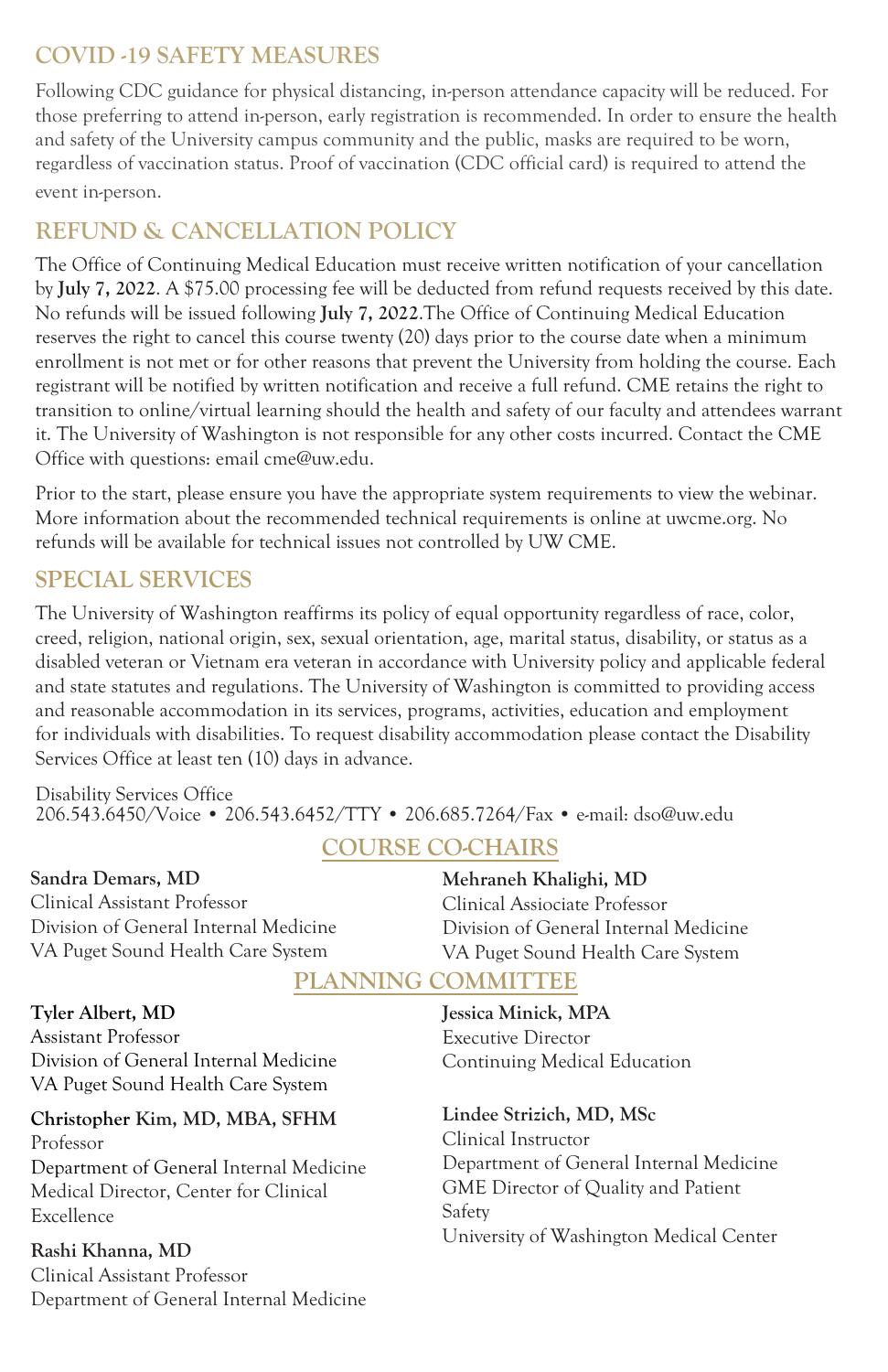## *Course Faculty*

**Nauzley Abedini, MD, MSc** Assistant Professor Associate Section Chief Division of Gerontology and Geriatric Medicine

**Claudio Bravo, MD, FACC** Assistant Professor Advanced Heart Failure & Transplant Cardiology

**Chloe Bryson-Cahn, MD** Assistant Professor Department of Medicine Medical Director, Antimicrobial Stewardship Associate Medical Director, Infection Prevention Harborview Medical Center

**Jonathan Buchholz, MD** Assistant Professor Department of Psychiatry and Behavioral Sciences Medical Director, Inpatient Psychiatry VA Puget Sound Health Care System

**Daniel Cabrera, MD**, **MPH** Clinical Associate Professor Division of General Internal Medicine

**Neha Deshpande, MD** Clinical Assistant Professor Division of General Internal Medicine

**Laura Evans, MD**, **MSc** Professor Division of Pulmonary, Critical Care & Sleep Medicine

**David Garcia, MD** Professor, Division of Hematology Associate Medical Director, Anti-Thrombotic Therapy

**Susan Glass, MD** Clinical Assistant Professor Division of General Internal Medicine

**Katherine Hicks, MD** Acting Instructor Division of General Internal Medicine **Jason Huss, DPM** Podiatrist VA Puget Sound Health Care System

**Christopher Ingraham, MD** Associate Professor Department of Radiology

**Ruchi Kapoor, MD, PhD** Clinical Assistant Professor Division of Cardiology

**Thomas Keller, MD, MS** Clinical Instructor Division of Pulmonary, Critical Care & Sleep Medicine

**Peggy Kim, MD** Clinical Associate Professor Department of Anesthesiology & Pain Medicine Section Chief, Pain Management VA Puget Sound Health Care System

**Tyler YM Lee, MD** Clinical Assistant Professor Division of Cardiology

**Nandita Mani, MD**  Clinical Instructor Division of General Internal Medicine

**Grady Paden, MD, FACP, FAAHPM, HMDC** Clinical Associate Professor Division of General Internal Medicine

**Jeffrey Redinger, MD** Clinical Assistant Professor Division of General Internal Medicine

**Meghna Shah, MD** Clinical Instructor Division of General Internal Medicine

**Edie Shen, MD**  Clinical Associate Professor Division of General Internal Medicine

**Jabi Shriki, MD**  Associate Professor Division of General Internal Medicine

**Luis Tulloch-Palomino, MD** Clinical Assistant Professor Division of Allergy & Infectious Diseases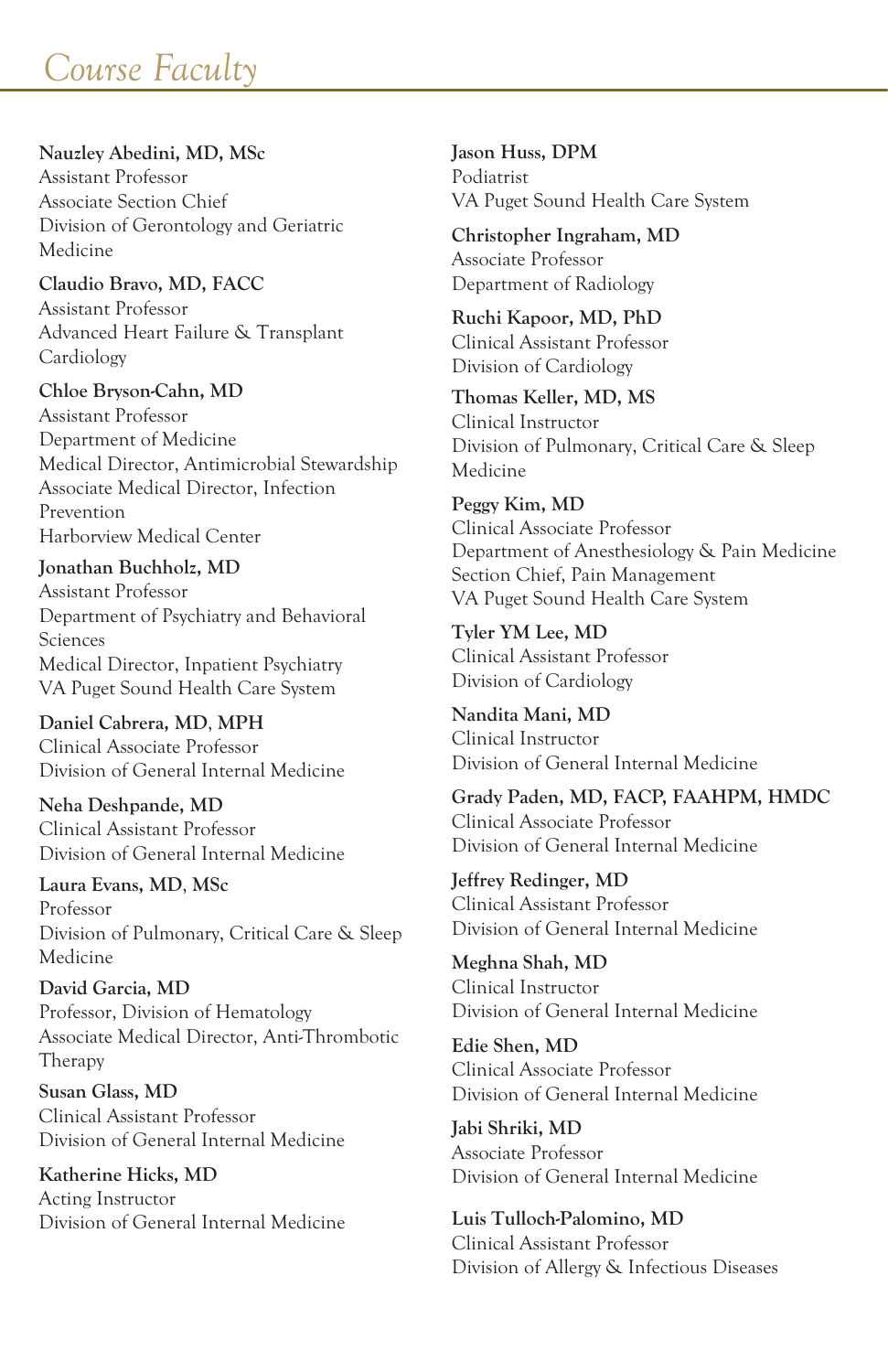# *Thursday, July 21, 2022*

| 7:55  | Welcome and Introduction                                                                                                                                     |  |  |
|-------|--------------------------------------------------------------------------------------------------------------------------------------------------------------|--|--|
| 8:00  | Mehraneh Khalighi, MD and Sandra Demars, MD<br>Top 10 Practice Changing Articles in Hospital Medicine 2021-2022<br>Jeffrey Redinger, MD, and Susan Glass, MD |  |  |
| 9:00  | Updates in Infectious Diseases<br>Nandita Mani, MD                                                                                                           |  |  |
| 9:45  | <b>Break</b>                                                                                                                                                 |  |  |
| 10:00 | Prognostication and Advance Care Planning in Frail, Hospitalized Patients<br>Nauzley Abedini, MD, MSc                                                        |  |  |
| 10:45 | Equity Considerations in the Care of Diverse Patients<br>Daniel Cabrera, MD, MPH                                                                             |  |  |
| 11:30 | Hospitalization for COPD: Updates on Inpatient Management and Transition of Care<br>Thomas Keller, MD, MS                                                    |  |  |
| 12:15 | Lunch Break                                                                                                                                                  |  |  |
| 12:45 | Management of Heme-Onc Emergencies and Common Oncologic Conditions in<br>the Hospitalized Patient                                                            |  |  |
| 1:45  | Neha Deshpande, MD and Katherine Hicks, MD<br>Radiology Review<br>Sandra Demars, MD and Jabi Shriki, MD                                                      |  |  |
| 2:30  | <b>Break</b>                                                                                                                                                 |  |  |
| 2:45  | Co-Management of Complications in Vascular Patients<br>Edie Shen, MD                                                                                         |  |  |
| 3:30  | Addiction Management<br>Jonathan Buchholz, MD and Meghna Shah, MD                                                                                            |  |  |
| 4:15  | Alcohol Withdrawal<br>Jonathan Buchholz, MD and Meghna Shah, MD                                                                                              |  |  |
|       |                                                                                                                                                              |  |  |

**5:00 Adjourn**